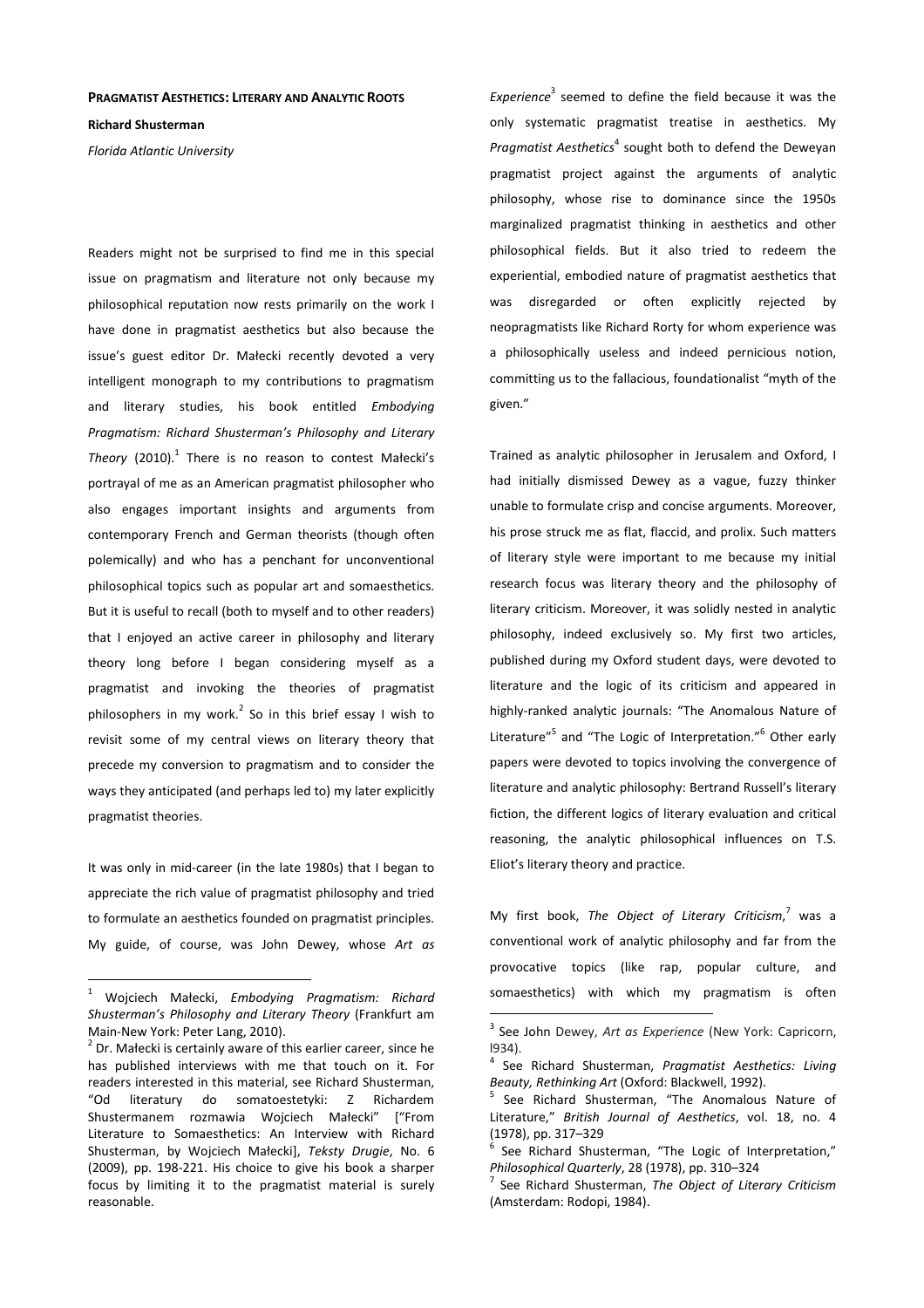identified. It was instead devoted to mainstream analytic questions in philosophy of literature (i.e., the identity and ontological status of works and the logic of methods used in interpreting and evaluating them). Its analytic style was that of ordinary language philosophy made most famous by Wittgenstein's later work at Cambridge and by J.L. Austin (in Oxford). My thesis supervisor at Oxford, J. L. Urmson, was Austin's student and literary executor, and *The Object of Literary Criticism* was based on my dissertation of that title, submitted for the Oxford D. Phil. in 1979. I was, indeed, so completely (and complacently) absorbed in the Anglo-American analytic context that this book on literary theory pays no attention at all to European poststructuralist theory and deconstructionist criticism, though they were already the dominant fashion in American literary and critical theory. Nor did it pay any attention to German critical theory, nor to pragmatism. C.S. Peirce was the only pragmatist philosopher mentioned in the book, and his appearance had nothing to do with his pragmatist ideas but rather with his logical notion of types and tokens, which was sometimes applied in analytic theories of work identity and individuation.

In Hebrew there is a proverb to the effect that doctrines deeply learned in one's youth (imbibed, as it were, with one's mother's milk) are not forgotten. My early analytic training in Jerusalem and Oxford was so thorough that my philosophical style of argument remains greatly marked by it, and in many contexts I still reach for my analytic toolbox of distinctions and strategies. Nonetheless, five years after the publishing my book on analytic literary theory, I was already beginning to worry about the limitations of the analytic approach in aesthetics and feel the attractions of pragmatism. Though my next book *T.S. Eliot and the*  Philosophy of Criticism<sup>8</sup> remained essentially an analytic study, its last chapter showed the pragmatist dimensions of Eliot's theory and practice and was entitled "Pragmatism and Practical Wisdom." Moreover, in the "Introduction" to an important collection of essays on *Analytic Aesthetics* that I edited for Blackwell, $^{9}$  I argued that the most promising

 $\overline{a}$ 

directions in analytic aesthetics had a distinctly pragmatic dimension.

My conversion to the general pragmatist perspective was already complete by 1992, when my book *Pragmatist Aesthetics* appeared – along with its abridged French version *L'art à l'ètat vif* . <sup>10</sup> A close seminar reading of Dewey's *Art as Experience* (done with a cadre of doctoral students, many of them in dance and oozing with experiential embodied enthusiasm) was what converted me to pragmatism, and I used that book's pragmatist perspectives to criticize the narrower, scholastic confines of analytic aesthetics. Though Dewey has remained the most lasting inspiration for my pragmatist thinking, I have increasingly recognized how many of his aesthetic theories were anticipated by other American pragmatists: Ralph Waldo Emerson, Alain Locke, C.S. Peirce, and, perhaps most significantly, William James. Having demonstrated their contributions to pragmatist aesthetics in other publications, $11$  I turn here instead to how certain key themes I advocated as pragmatist aesthetics were already present in the Wittgenstein- and Austininspired analytic theories formulated in *The Object of Literary Criticism* and more generally in my published work through the mid-1980s.

Though initially convinced that my pragmatist conversion took me very far from the thoroughly analytic approach of *The Object of Literary Criticism*, when I reread that text for its publication in French translation, I realized that this book was largely shaped by key themes that likewise centrally structure my pragmatist approach, themes that I now believe helped lead me toward pragmatism but also to certain French thinkers, such as Pierre Bourdieu and Michel Foucault, who became increasingly important in my work.

One of these central themes is pluralism. Rather than assuming, as theory too often does, that there is only one

<sup>8</sup> Richard Shusterman, *T.S. Eliot and the Philosophy of Criticism* (London and New York: Duckworth and Columbia University Press, 1988).

<sup>9</sup> See Richard Shusterman (ed.), *Analytic Aesthetics* (Oxford: Blackwell, 1989).

<sup>10</sup> See Richard Shusterman, *L'art à l'état vif: la pensée pragmatiste et l'esthétique populaire* (Paris: Minuit, 1992).

For Emerson, see my "Emerson's Pragmatist Aesthetics," *Revue Internationale de Philosophie*, no. 207 (1999), p. 87- 99 ; for Locke, see chapter 7 of my *Surface and Depth* (Ithaca: Cornell University Press, 2002); for James, see my "Dewey's Art as Experience: The Psychological Background," *Journal of Aesthetic Education*, vol. 44, no. 1 (2010), pp. 26- 43; and "The Pragmatist Aesthetics of William James," *British Journal of Aesthetics*, vol. 51, no. 4 (2011), pp. 347-361.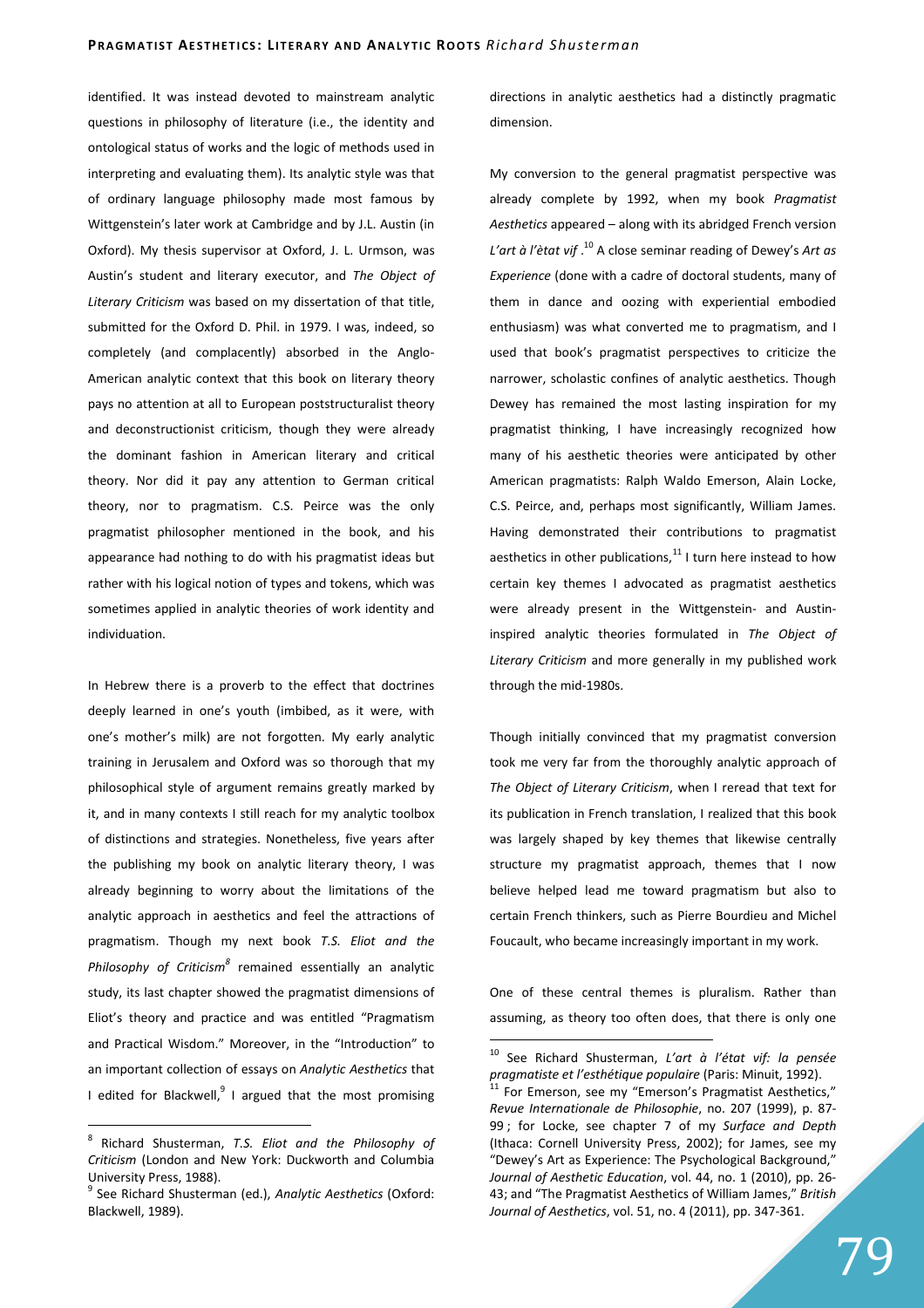right answer, logic, purpose, or method in the critical enterprise, my first book and early articles argue for a plurality of aims and frameworks in literary criticism, a plurality of legitimate logics and purposes in interpretation and evaluation, and a plurality of ways and contexts for defining the identity of literary works, whose ontological complexity also displays a plurality of aspects or dimensions. Literature and criticism are essentially valued, essentially complex, and essentially historical concepts, and therefore also essentially contested concepts. In these fields of competing methods, attitudes, purposes, styles and concepts, an open-minded pluralism of letting rival approaches have a chance to prove their different values in different contexts seemed the most reasonable approach.

This spirit of pluralism still inspires my pragmatist insistence on the value of both high art and popular art, the variety of useful modes of appropriating and understanding them, the legitimacy of different ways of living a philosophical life, the useful multiplicity of levels of body consciousness, and the variety of helpful somaesthetic disciplines, etc. Recognizing the plurality of useful practices and values (even when they sometimes compete for our attention or adherence) seems to be the best way to maximize our benefits in pursuing the multiple values of life. If I already recognized this in my analytic writings, it was not until my pragmatist phase that I was able to formulate this principle in terms of what I call the "inclusively disjunctive stance" in either/or situations: that when faced with different promising options, we should not presume that we must only accept one but should rather try to reconcile and realize as many as we can profitably combine together. Thus when asked whether we want to drink water or wine with our meal, there is no reason why we cannot drink both. In literature, there is no reason to limit one's reading to poetry rather than prose, fiction rather than nonfiction, or vice versa. $^{12}$ 

Likewise in criticism, there is no reason to affirm that only intentional or historical interpretation is legitimate while more creative, performative interpretation must be outlawed. The plurality of literary and critical forms is not an anything goes relativism. There are better and worse interpretations, for example, but judgments of better and worse depend on the specific contexts in which one is interpreting (a newspaper review versus a scholarly article) and the purposes for which one seeks an interpretation (to discover the author's intention or to make the work more relevant and meaningful to today's readers). The analytic pluralism I developed with respect to interpretation was distinguished from a more limited pluralism which recognizes merely a plurality of valid objects and methods of interpretation. This limited pluralism allows for different approaches to or aspects of a work of literature with respect to which true or plausible interpretive assertions can be made.

My analytic pluralism went farther in arguing that not all interpretations are assertions that could be true or plausible; some have the logical status of recommendations while others are more like performatives rather than constative assertions. Literary interpretation, I argued, has no single, essential logic but is a family of games that often compete for our attention and for priority of value. Their validity and value (and the same goes for rival games of literary evaluation) depend not on antecedent philosophical or logical grounding but on the quality of their fruits in actual critical practice. "It is not the job of the philosopher of criticism, as analyst, to award the birthright" or provide an absolute ranking of these different practices, I wrote in *The Object of Literary Criticism*. "Having identified and analyzed these different and often competing critical practices, the analytic philosopher," I continued "must let them justify themselves, as they have justified and must justify themselves, in actual critical practice."<sup>13</sup>

Here we see how the primacy of practice for critical theory is another central pragmatist theme that pervades my early analytic work. As practice generates and shapes theory, so methodologies or logics of interpretation and evaluation are assessed in terms of the aims and fruits of their practice. The validity and value of different logics is not an abstract pluralist notion of tolerance but a recognition that criticism's multiple methods are pragmatically justified by the different aims and values these practices realize. Although *The Object* 

 $\overline{a}$ 

<sup>&</sup>lt;sup>12</sup> For more discussion of this stance, see the "Introduction" to the second edition of *Pragmatist Aesthetics* (New York: Rowman and Littlefield, 2000).

<sup>13</sup> Shusterman, *The Object of Literary Criticism*, pp. 168-169.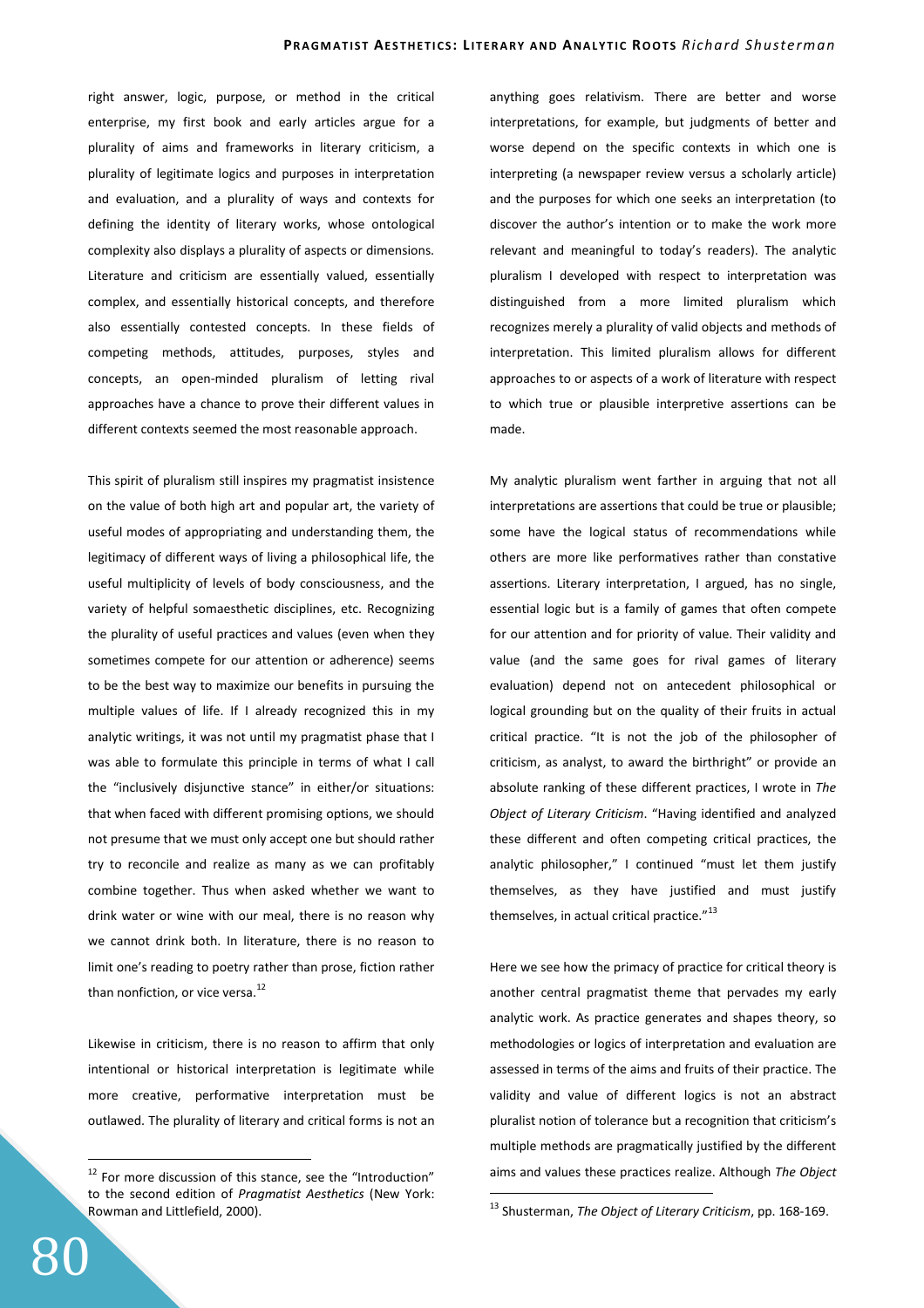*of Literary Criticism* is clearly a philosophical text of critical theory (that even occasionally employs abstract logical formulae), it tries to express the crucial importance of practice not only by general assertions but by specifically deriving its views on the logics of interpretation and evaluation from the actual practice of critics – by introducing and analyzing the specific arguments that especially influential critics have made. $^{14}$  The idea of integrating practical literary criticism into my analytic philosophical theory naturally continued into my work in pragmatism where it evolved into full scale analyses of literary works, elite and popular. *Pragmatist Aesthetics* thus contains a chapter built on a close critical reading of Eliot's "Portrait of a Lady" and the lyrics of "Talkin' All that Jazz" by the Brooklyn rap crew Stetsasonic. Here, however, rather than relying primarily on analyzing the interpretations of other critics, I practiced my own interpretive analyses.

Working with real rather than hypothetical critical discourse exemplifies a fundamentally empirical orientation that I later found repeatedly emphasized by the classical pragmatist tradition. James and Dewey highlight experience not only as a crucial cognitive ground, instrument, and mode of assessment for theorizing, but also as the essential locus for realizing aesthetic values. Because my analytical study of literary criticism draws its examples from different periods of literary history, its empiricism has a diachronic dimension that shows how changing historical contexts can alter the aims and methods of literary critical practices. This empirical sense of historical change likewise reveals that literary critical practices rely on a background of cultural institutions and conventions that are always embedded in larger social and ideological contexts that are more than merely aesthetic or purely literary. It was from Wittgenstein and Austin that I first learned to appreciate the crucial role of historical and institutional contexts and conventions in determining meaning, practice, and theory. These historicist,

 $\overline{a}$ 

contextualist, and institutional perspectives prepared me to embrace the genealogical, contextual, sociopolitical dimensions of Dewey's pragmatist thought, along with those of Michel Foucault and Pierre Bourdieu.<sup>15</sup>

These three authors, who helped push me beyond the limits of analytic philosophy taught me something that my doctoral thesis essentially ignored: the theorist's interventionist role in the cultural transformation of practices. *The Object of Literary Criticism* and my other work in analytic aesthetics emphasizes that the field of criticism is essentially contested – containing many practices or critical "games" (with fundamentally different logics) that compete with each other for dominance, power, and esteem. This pluralism came with a "hands-off" theoretical attitude in which the philosopher is supposed to analyze and compare those established practices but never to intervene by suggesting alternative methods or by championing some disparaged or neglected artistic genre. My later work in pragmatism, while still emphasizing the values of pluralism and the need to begin by recognizing and analyzing established cultural forms, is more engaged in the transformation of cultural (including critical) practices. The role of theory, as I now see it through pragmatist eyes, is not just to mirror cultural truths and their related practices but to improve them. That melioristic impulse is highlighted in my detailed pragmatist advocacy of certain kinds of popular art and of the art of living, and in affirming the cultivation of certain somatic disciplines for heightened awareness and attention. The meliorist impulse is also present in my case for the importance of writing in efforts of self-improvement in pursuing an ethical art of living as a form of philosophical

<sup>&</sup>lt;sup>14</sup> If the critical work of T.S. Eliot and F.R. Leavis figures most prominently in my early analytic work in philosophy of criticism, that is not only because they were the most influential critics for Oxford literary culture at that time, but also because their major texts were largely available in inexpensive paperbacks. For a penurious graduate student who felt uncomfortable in stuffy Oxford libraries and liked to own and annotate his readings, this factor of cost-efficiency was significant – revealing an altogether different manner in which pragmatic thinking shaped my doctoral work.

 $15$  The contextualist perspective can also be reflexively brought to bear on the analytic/pragmatist contrast that is widely used and that I deploy here. The contrast of these philosophical styles (which themselves are quite diverse in style) gets its effective meaning only within a particular context or background. The fact that many central themes remain continuous in my move from analytic to pragmatist aesthetics should warn us not to treat analytic and pragmatist philosophy as a neat dichotomy of incompatible orientations. There is indeed a significant strain of important twentieth-century philosophers who combine analytic methods and pragmatist insights: Nelson Goodman, Richard Rorty, Hilary Putnam, W.V.O. Quine, Donald Davidson, and also Wittgenstein and Austin. I see my work as inspired by that illustrious tradition.